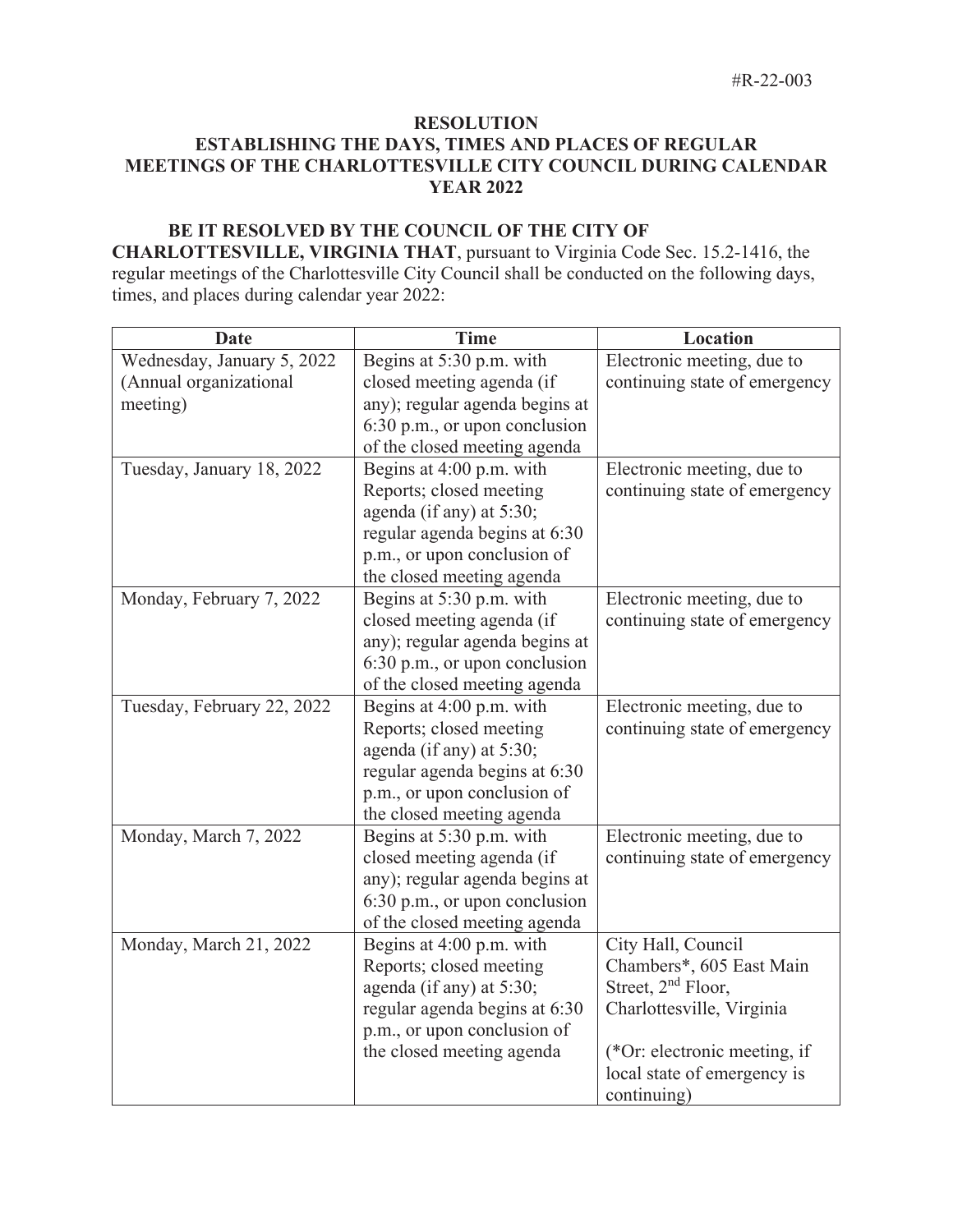| Monday, April 4, 2022  | Begins at 5:30 p.m. with        | City Hall, Council             |
|------------------------|---------------------------------|--------------------------------|
|                        | closed meeting agenda (if       | Chambers*, 605 East Main       |
|                        | any); regular agenda begins at  | Street, $2nd$ Floor,           |
|                        | 6:30 p.m., or upon conclusion   | Charlottesville, Virginia      |
|                        | of the closed meeting agenda    |                                |
|                        |                                 | (*By electronic meeting, if    |
|                        |                                 | local state of emergency is    |
|                        |                                 | continuing)                    |
| Monday, April 18, 2022 | Begins at 4:00 p.m. with        | City Hall, Council             |
|                        | Reports; closed meeting         | Chambers*, 605 East Main       |
|                        | agenda (if any) at 5:30;        | Street, $2nd$ Floor,           |
|                        | regular agenda begins at 6:30   | Charlottesville, Virginia      |
|                        | p.m., or upon conclusion of     |                                |
|                        | the closed meeting agenda       | (*By electronic meeting, if    |
|                        |                                 | local state of emergency is    |
|                        |                                 | continuing)                    |
| Monday, May 2, 2022    | Begins at 5:30 p.m. with        | City Hall, Council             |
|                        | closed meeting agenda (if       | Chambers*, 605 East Main       |
|                        | any); regular agenda begins at  | Street, 2 <sup>nd</sup> Floor, |
|                        | 6:30 p.m., or upon conclusion   | Charlottesville, Virginia      |
|                        | of the closed meeting agenda    |                                |
|                        |                                 | (*By electronic meeting, if    |
|                        |                                 | local state of emergency is    |
|                        |                                 | continuing)                    |
| Monday, May 16, 2022   | Begins at 4:00 p.m. with        | City Hall, Council             |
|                        | Reports; closed meeting         | Chambers*, 605 East Main       |
|                        | agenda (if any) at $5:30$ ;     | Street, $2nd$ Floor,           |
|                        | regular agenda begins at 6:30   | Charlottesville, Virginia      |
|                        | p.m., or upon conclusion of     |                                |
|                        | the closed meeting agenda       | (*By electronic meeting, if    |
|                        |                                 | local state of emergency is    |
|                        |                                 | continuing)                    |
| Monday, June 6, 2022   | Begins at 5:30 p.m. with        | City Hall, Council             |
|                        | closed meeting agenda (if       | Chambers*, 605 East Main       |
|                        | any); regular agenda begins at  | Street, $2nd$ Floor,           |
|                        | $6:30$ p.m., or upon conclusion | Charlottesville, Virginia      |
|                        | of the closed meeting agenda    |                                |
|                        |                                 | (*By electronic meeting, if    |
|                        |                                 | local state of emergency is    |
|                        |                                 | continuing)                    |
| Tuesday, June 21, 2022 | Begins at 4:00 p.m. with        | City Hall, Council             |
|                        | Reports; closed meeting         | Chambers*, 605 East Main       |
|                        | agenda (if any) at 5:30;        | Street, $2nd$ Floor,           |
|                        | regular agenda begins at 6:30   | Charlottesville, Virginia      |
|                        | p.m., or upon conclusion of     |                                |
|                        | the closed meeting agenda       |                                |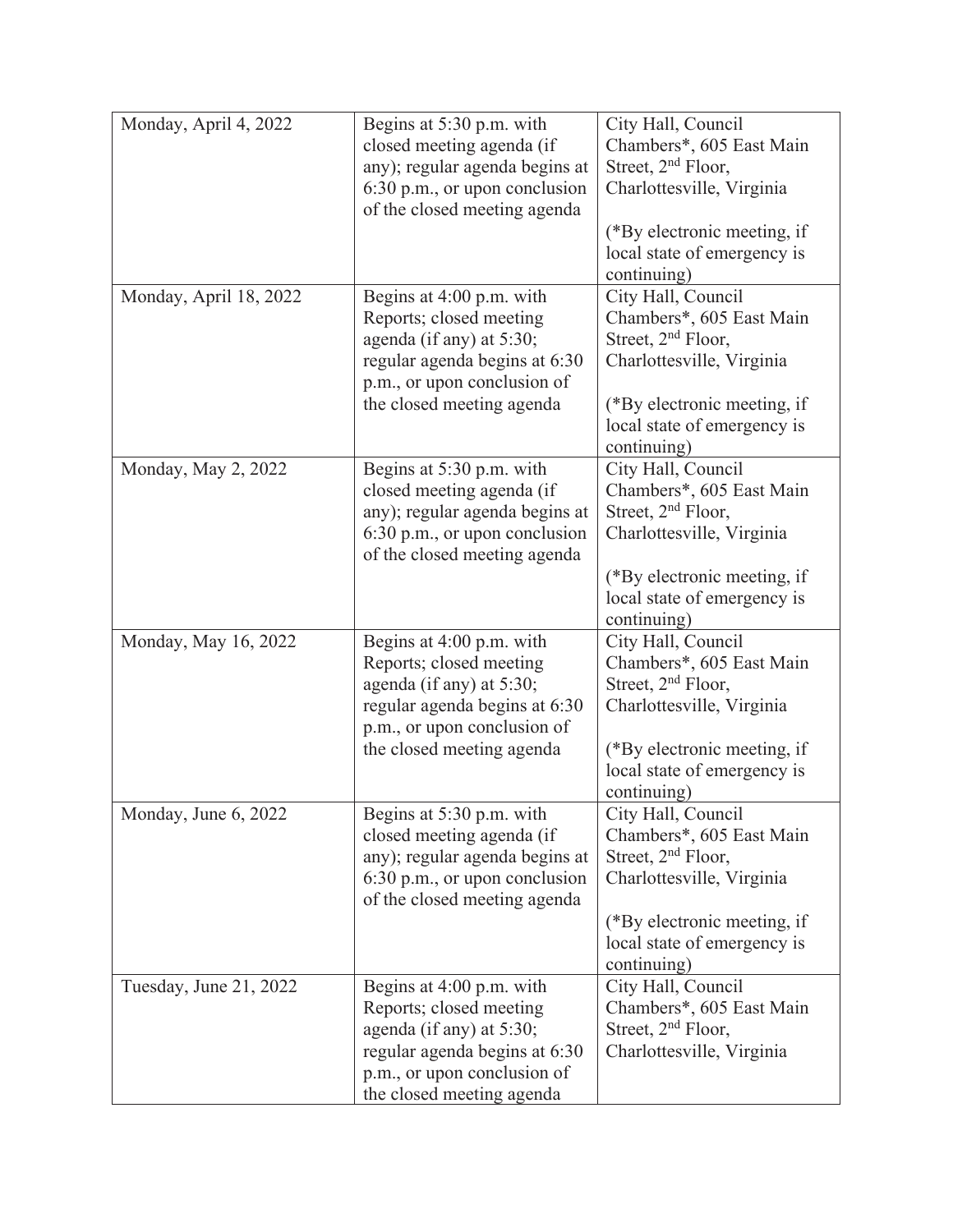|                            |                                                               | (*By electronic meeting, if                                |
|----------------------------|---------------------------------------------------------------|------------------------------------------------------------|
|                            |                                                               | local state of emergency is<br>continuing)                 |
| Monday, July 18, 2022      | Begins at 4:00 p.m. with                                      | City Hall, Council                                         |
|                            | Reports; closed meeting                                       | Chambers*, 605 East Main                                   |
|                            | agenda (if any) at 5:30;                                      | Street, $2nd$ Floor,                                       |
|                            | regular agenda begins at 6:30                                 | Charlottesville, Virginia                                  |
|                            | p.m., or upon conclusion of                                   |                                                            |
|                            | the closed meeting agenda                                     | (*B electronic meeting, if                                 |
|                            |                                                               | local state of emergency is                                |
|                            |                                                               | continuing)                                                |
| Monday, August 1, 2022     | Begins at 5:30 p.m. with                                      | City Hall, Council                                         |
|                            | closed meeting agenda (if<br>any); regular agenda begins at   | Chambers*, 605 East Main<br>Street, $2nd$ Floor,           |
|                            | 6:30 p.m., or upon conclusion                                 | Charlottesville, Virginia                                  |
|                            | of the closed meeting agenda                                  |                                                            |
|                            |                                                               | (*By electronic meeting, if                                |
|                            |                                                               | local state of emergency is                                |
|                            |                                                               | continuing)                                                |
| Monday, August 15, 2022    | Begins at 4:00 p.m. with                                      | City Hall, Council                                         |
|                            | Reports; closed meeting                                       | Chambers*, 605 East Main                                   |
|                            | agenda (if any) at 5:30;                                      | Street, 2 <sup>nd</sup> Floor,                             |
|                            | regular agenda begins at 6:30                                 | Charlottesville, Virginia                                  |
|                            | p.m., or upon conclusion of                                   |                                                            |
|                            | the closed meeting agenda                                     | (*By electronic meeting, if<br>local state of emergency is |
|                            |                                                               | continuing)                                                |
| Tuesday, September 6, 2022 | Begins at 5:30 p.m. with                                      | City Hall, Council                                         |
|                            | closed meeting agenda (if                                     | Chambers*, 605 East Main                                   |
|                            | any); regular agenda begins at                                | Street, $2nd$ Floor,                                       |
|                            | 6:30 p.m., or upon conclusion<br>of the closed meeting agenda | Charlottesville, Virginia                                  |
|                            |                                                               | (*By electronic meeting, if                                |
|                            |                                                               | local state of emergency is                                |
|                            |                                                               | continuing)                                                |
| Monday, September 19, 2022 | Begins at 4:00 p.m. with                                      | City Hall, Council                                         |
|                            | Reports; closed meeting                                       | Chambers*, 605 East Main                                   |
|                            | agenda (if any) at 5:30;                                      | Street, $2nd$ Floor,                                       |
|                            | regular agenda begins at 6:30<br>p.m., or upon conclusion of  | Charlottesville, Virginia                                  |
|                            | the closed meeting agenda                                     | (*By electronic meeting, if                                |
|                            |                                                               | local state of emergency is                                |
|                            |                                                               | continuing)                                                |
| Monday, October 3, 2022    | Begins at 5:30 p.m. with                                      | City Hall, Council                                         |
|                            | closed meeting agenda (if                                     | Chambers*, 605 East Main                                   |
|                            | any); regular agenda begins at                                |                                                            |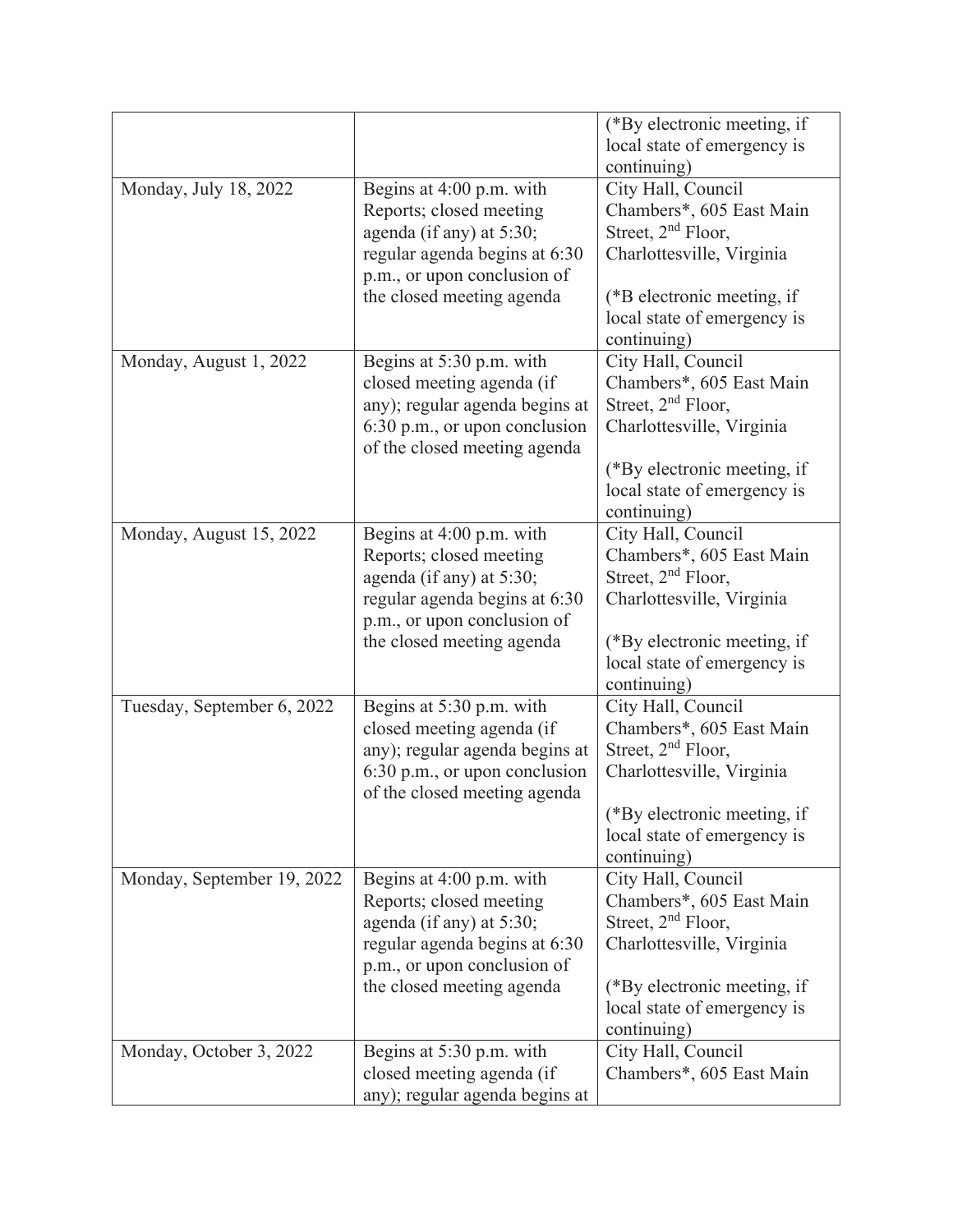|                           | 6:30 p.m., or upon conclusion                                 | Street, 2 <sup>nd</sup> Floor, |
|---------------------------|---------------------------------------------------------------|--------------------------------|
|                           | of the closed meeting agenda                                  | Charlottesville, Virginia      |
|                           |                                                               |                                |
|                           |                                                               | (*By electronic meeting, if    |
|                           |                                                               | local state of emergency is    |
|                           |                                                               | continuing)                    |
| Monday, October 17, 2022  | Begins at 4:00 p.m. with                                      | City Hall, Council             |
|                           | Reports; closed meeting                                       | Chambers*, 605 East Main       |
|                           | agenda (if any) at 5:30;                                      | Street, $2nd$ Floor,           |
|                           | regular agenda begins at 6:30                                 | Charlottesville, Virginia      |
|                           | p.m., or upon conclusion of                                   |                                |
|                           | the closed meeting agenda                                     | (*By electronic meeting, if    |
|                           |                                                               | local state of emergency is    |
|                           |                                                               | continuing)                    |
| Monday, November 7, 2022  | Begins at 5:30 p.m. with                                      | City Hall, Council             |
|                           | closed meeting agenda (if                                     | Chambers*, 605 East Main       |
|                           | any); regular agenda begins at                                | Street, $2nd$ Floor,           |
|                           | 6:30 p.m., or upon conclusion                                 | Charlottesville, Virginia      |
|                           | of the closed meeting agenda                                  |                                |
|                           |                                                               | (*By electronic meeting, if    |
|                           |                                                               | local state of emergency is    |
|                           |                                                               | continuing)                    |
| Monday, November 21, 2022 | Begins at 4:00 p.m. with                                      | City Hall, Council             |
|                           | Reports; closed meeting                                       | Chambers*, 605 East Main       |
|                           | agenda (if any) at 5:30;                                      | Street, 2 <sup>nd</sup> Floor, |
|                           | regular agenda begins at 6:30<br>p.m., or upon conclusion of  | Charlottesville, Virginia      |
|                           | the closed meeting agenda                                     | (*By electronic meeting, if    |
|                           |                                                               | local state of emergency is    |
|                           |                                                               | continuing)                    |
| Monday, December 5, 2022  | Begins at 5:30 p.m. with                                      | City Hall, Council             |
|                           | closed meeting agenda (if                                     | Chambers*, 605 East Main       |
|                           | any); regular agenda begins at                                | Street, $2nd$ Floor,           |
|                           | 6:30 p.m., or upon conclusion<br>of the closed meeting agenda | Charlottesville, Virginia      |
|                           |                                                               | (*By electronic meeting, if    |
|                           |                                                               | local state of emergency is    |
|                           |                                                               | continuing)                    |
| Monday, December 19, 2022 | Begins at 4:00 p.m. with                                      | City Hall, Council             |
|                           | Reports; closed meeting                                       | Chambers*, 605 East Main       |
|                           | agenda (if any) begins at                                     | Street, 2 <sup>nd</sup> Floor, |
|                           | 5:30; regular agenda begins at                                | Charlottesville, Virginia      |
|                           | 6:30 p.m., or upon conclusion                                 |                                |
|                           | of the closed meeting agenda                                  | (*By electronic meeting, if    |
|                           |                                                               | local state of emergency is    |
|                           |                                                               | continuing)                    |